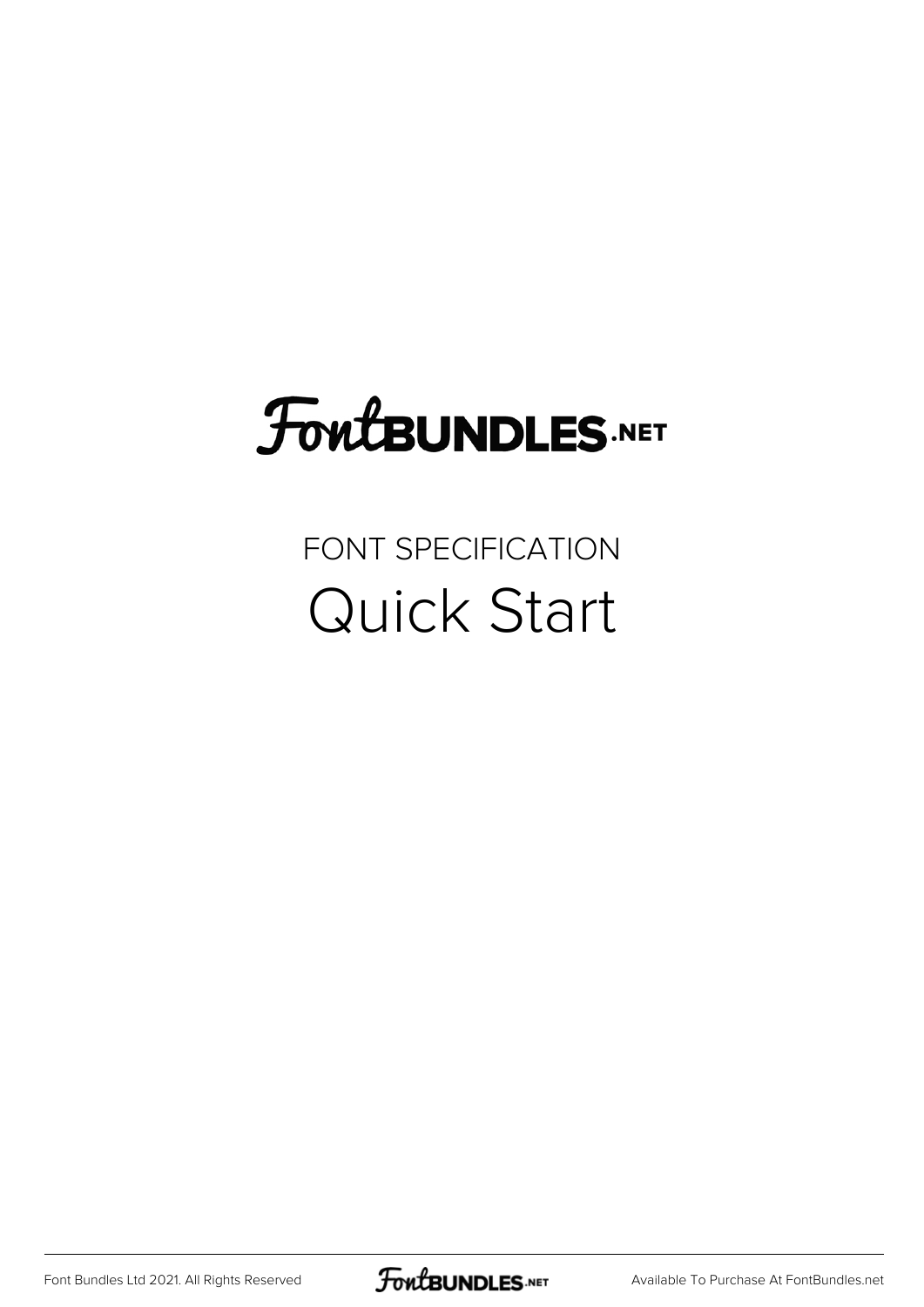#### Quick Start - Regular

**Uppercase Characters** 

## ABCDEFGHIJKLM NOPORSTUVWXY  $\boldsymbol{\mathcal{I}}$

Lowercase Characters

## abcde(ghijklmnopatst WUWKYZ

**Numbers** 

## 0123456789

**Punctuation and Symbols** 

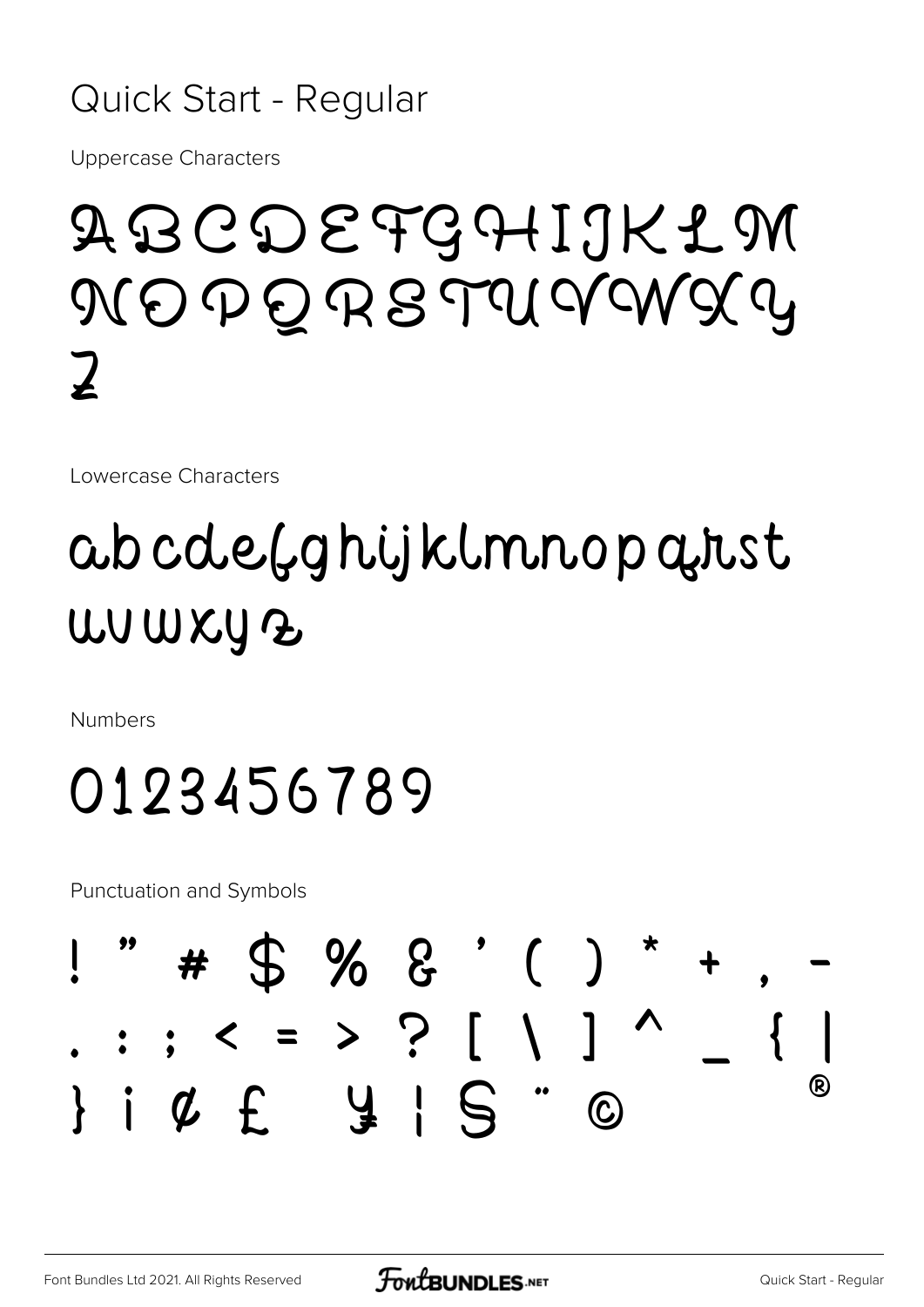$\blacktriangleleft$ 

All Other Glyphs

À Á Â Ã Ã Ä Å Æ C È Î İ Î Î Î Î J D N  $\dot{\Theta} \; \dot{\Theta} \; \dot{\Theta} \; \dot{\Theta} \; \dot{\Theta} \; \dot{\Theta} \; \dot{\Theta} \; \dot{\Theta} \; \dot{\Theta} \; \dot{\Theta} \; \dot{\Theta} \; \dot{\Theta} \; \dot{\Theta} \; \dot{\Theta} \; \dot{\Theta} \; \dot{\Theta} \; \dot{\Theta} \; \dot{\Theta} \; \dot{\Theta} \; \dot{\Theta} \; \dot{\Theta} \; \dot{\Theta} \; \dot{\Theta} \; \dot{\Theta} \; \dot{\Theta} \; \dot{\Theta} \; \dot{\Theta} \; \dot{\Theta} \; \dot{\Theta} \; \dot{\Theta} \; \dot{\Theta} \; \dot{\$ CÛ CỦ Vý Þ B à á â Õ, ä å æ ç è é è ë  $\ddot{L}$ 

 $\blacklozenge$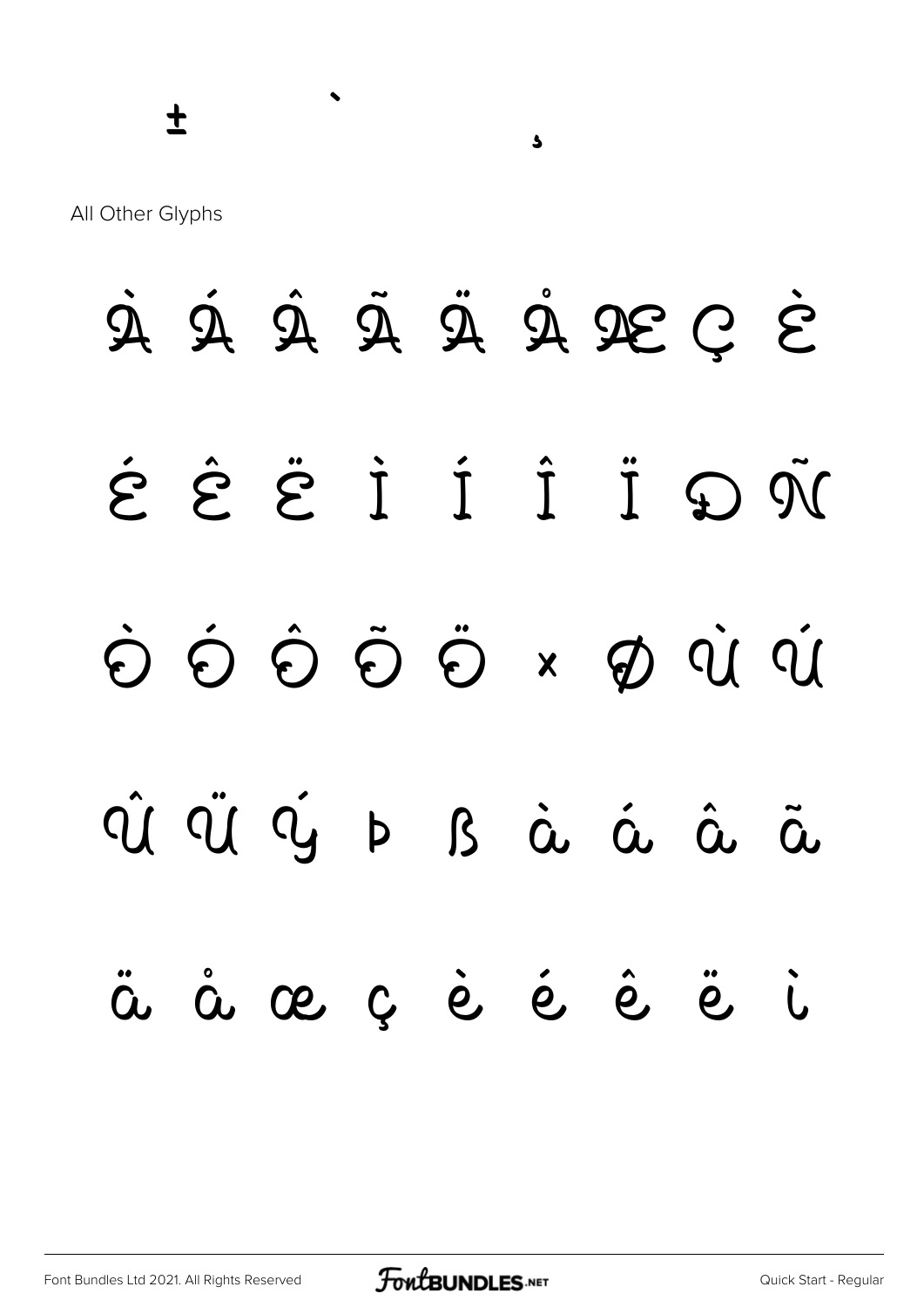